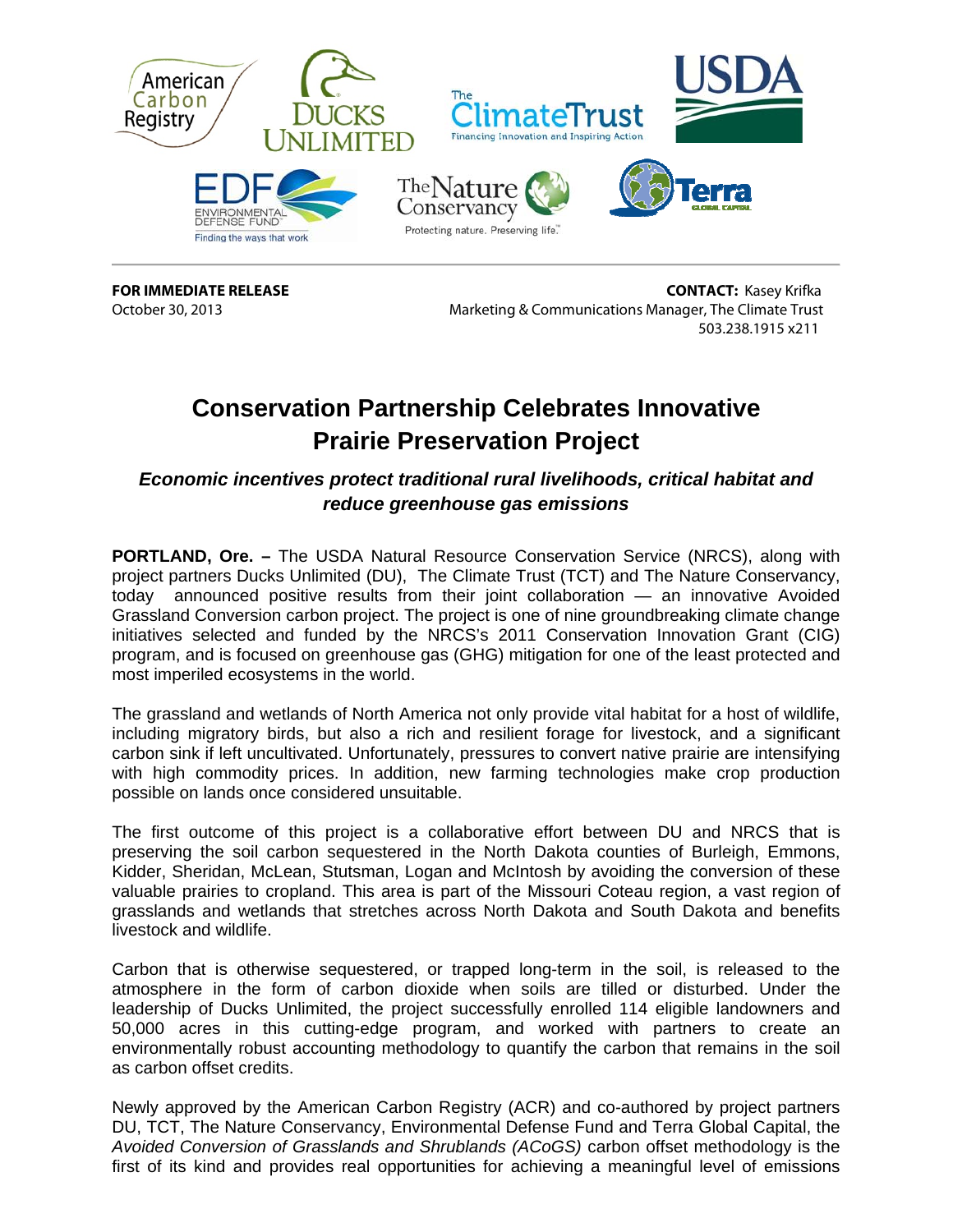reductions in the agriculture sector. In practice, the ACoGS protocol will enable grassland-based agricultural producers to earn income from the sale of carbon credits generated through the preservation of their grasslands.

"This project provides Northern Great Plains producers with new ways to earn income from conservation activities, expanded opportunity for outdoor recreation and an opportunity to create jobs in their communities," said Robert Bonnie, USDA Under Secretary for Natural Resources and the Environment. "The American Carbon Registry's approval of this innovative ACoGS protocol enables vital projects like our partnership with Ducks Unlimited to preserve a treasured national landscape, while also preventing the release of greenhouse gas emissions."

"In addition to the significant GHG emissions reductions achieved by this project, carbon financing allows local ranch families to maintain their traditional livelihood of cattle grazing by providing economic incentives," said Dick Kempka, Vice President of Business Development for The Climate Trust. "The project also generates significant environmental co-benefits by enhancing water retention, air quality and soil quality, in addition to preserving habitat for at least four endangered species that call the grasslands home."

"Rural communities will not only benefit from project payments, but could also see economic benefits from outdoor recreation opportunities on grasslands, attracting hunters, photographers, and other nature enthusiasts from across the country," said Steve Adair, director of DU's Great Plains Region. "Research has shown the economic benefit of wildlife provided from grasslands is estimated at \$63 per acre. This equates to money-in-hand for these rural populations."

"What's great about this project is that it opens new opportunities to compensate ranchers for continuing to produce the benefits they have historically provided – the conservation of our grasslands for the benefit of people and wildlife - that are now at risk from rangeland conversion," said Joe Fargione, The Nature Conservancy's Director of Science for North America.

Agriculture accounts for approximately 8 percent of total U.S. GHG emissions—while agriculture's emissions have increased 11.5 percent since 1990. Specifically, more than 750,000 acres of native grassland were converted to cropland from 1997 to 2007. In the Prairie Pothole Region of Montana, North Dakota and South Dakota, annual losses of native grasslands have averaged approximately 50,000 acres per year since 2007, leading to a significant loss of soil carbon, and emitting  $20-75$  MTCO<sub>2</sub>e/acre. Final project benefits are estimated to perpetually conserve 5,000 - 6,000 acres of native mixed-grass prairie. The protection of grasslands will also indirectly protect 500-600 acres of seasonal and semipermanent wetlands situated in the protected grasslands.

The process of developing, planning and implementing the USDA CIG climate change initiatives has played a key role in helping to inform ongoing development of agricultural offset protocols with a national impact. "This offset protocol will allow farmers and ranchers from across the United States to earn revenue for conservation practices from emerging environmental markets such as California's carbon market," said Robert Parkhurst, director of agriculture greenhouse gas markets at Environmental Defense Fund. These projects have served as pilots, providing a bridge to carbon offset markets and the potential role of agricultural projects within these markets.

The DU-led prairie preservation effort is a primary example of how collaborations of this nature can accomplish a great deal by everyone doing their part to reach mutually beneficial goals.